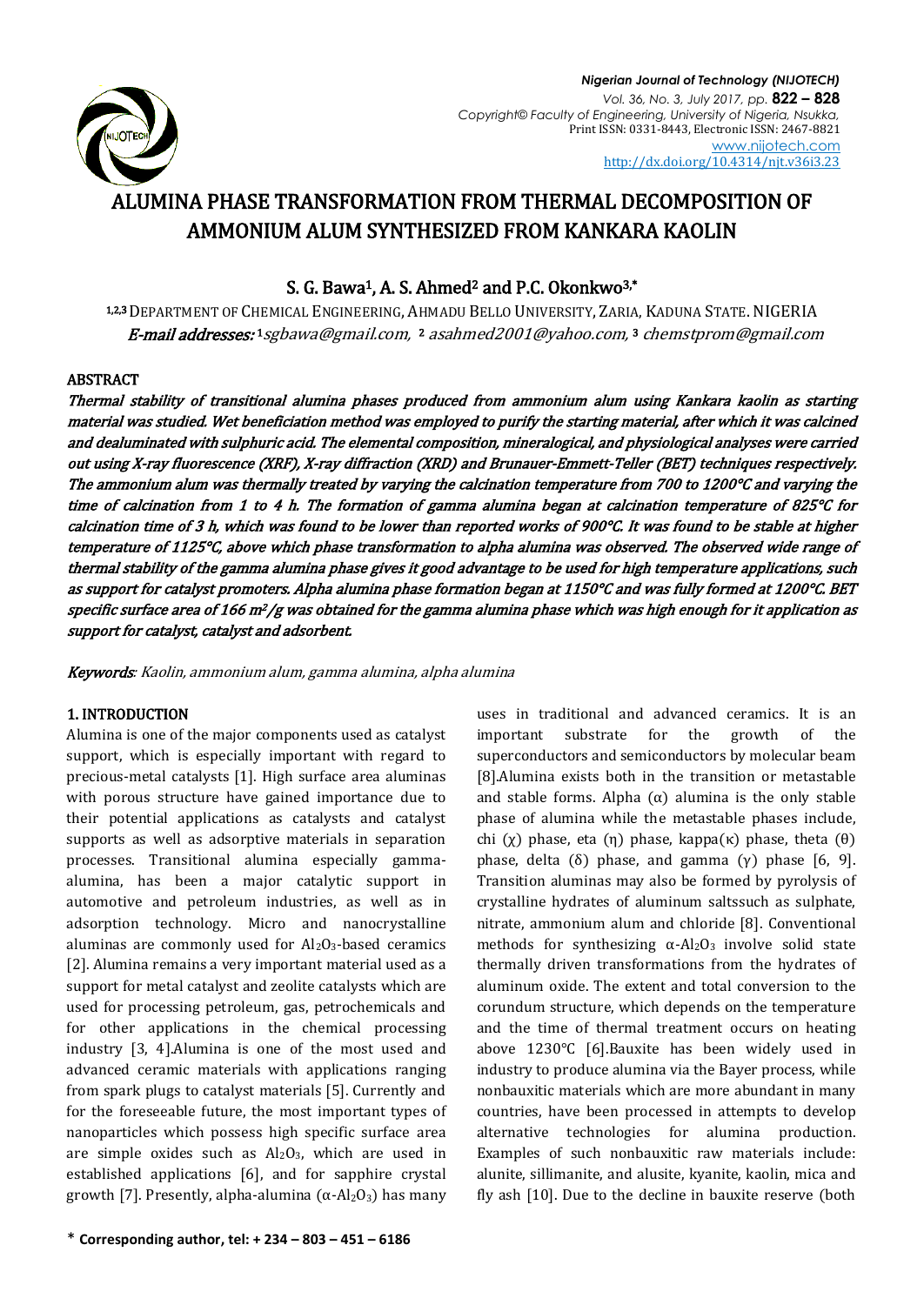qualitatively and quantitatively) and the need to explore the use of locally sourced raw materials, various research works had been carried out and it has been shown that kaolin clay (which is next to bauxite in alumina content), can be used for alum production [11] and alumina [12]. Ammonium alum  $(NH_4)_2$   $SO_4$ .Al<sub>2</sub> $(SO_4)_3$ .24H<sub>2</sub>O, a white crystalline double sulphate of aluminum is used in water purification, vegetable glues, porcelain cements, natural deodorant and in fire proofing textiles. Ammonium alum  $(NH_4Al(SO_4)_2.12H_2O)$  is a potential starting material for preparation of high purity reactive alumina [13]. Several works that had been reported on Kankara kaolin include, single alum that had been produced from Kankara kaolin clay and met industrial requirements [14], preliminary investigation of alumina production from single alum [15], production of double alum from Kankara kaolin [11], extraction of alumina from ammonium alum [13, 16],gamma alumina from aluminum hydroxide prepared from Kankara kaolin [17].

Despite the works carried out on Kankara kaolin, no work has been done to investigate the transitional phases present during the thermal decomposition of ammonium alum prepared from Kankara kaolin. The phase transition temperature from the metastable to stable phase of alumina has not been investigated via thermal decomposition of ammonium alum prepared from Kankara kaolin which is thrust of this study. Thus, this study involves preparation of ammonium alum from the filtrate of dealumination of metakaolin. The effect of thermal treatment of the ammonium alum was closely studied as the calcination temperature and time were varied. The alumina phases transformation was also monitored as the thermal conditions were changed.

## 2. MATERIALS AND METHOD

#### 2.1 Materials

The kaolinite clay was sourced from Kankara town of Katsina State, Nigeria. The reproducibility of the alum from the kaolin at Kankara deposit at different sampling point had been proven. Industrial grade concentrated sulphuric acid, 96wt% (Johnson Solomon Chemicals, London) was used for the metakaolin dealumination. Ammonium sulphate Analar grade (BDH, Chemicals LTD, England) was used as the salting agent to obtain the ammonium alum crystals.

#### 2.2 Methods

## 2.2.1 Kaolin purification and calcination

Raw kaolinite clay was purified using the wet beneficiation method [18, 19]. The dried beneficiated kaolin was thermally activated in an exposed electric element furnace (Nabertherm; 30–1400°C) at 750°C for calcination time of 2h to obtain metakaolin [20], the reactive phase of disordered kaolin as shown in Equation (1).

#### 2.2.2 Dealumination

The alumina content of the amorphous metakaolin was leached in the reaction medium of 60wt% sulphuric acid using the novel method approach of dealumination [20, 21]. The dealumination mixture was then filtered using a high vacuum pump (Edwards ES50) filtration set-up. The products obtained was liquid aluminum sulphate and unreacted silica as residue. The reaction is represented in Equation (2).

## 2.2.3 Crystallization

Prior to crystallization, the mixture was diluted with 288 cm3of distilled water, reducing the acidic nature of the mixture from 60wt% to 30wt%. This was done to enhance the ease of separation of the excess acid from the alum by taking advantage of the freezing point depression of sulphuric acid solutions on dilution. The filtrate was then cooled at temperature of  $0^{\circ}$ C for 6 h[22]. Ammonium sulphate was added to the filtrate as a salting agent to produce ammonium alum. Equation (3) shows the crystallization reaction.

| $2Al_2Si_2O_5(OH)_{4(S)} \rightarrow 2Al_2Si_2O_{7(S)} + 4H_2O_{(v)}$<br>Kaolin<br>Metakaolin                                                                                                  | (1)               |
|------------------------------------------------------------------------------------------------------------------------------------------------------------------------------------------------|-------------------|
| $Al_2Si_2O_{7(s)} + 3H_2SO_{4(l)} + 24H_2O_{(l)} \rightarrow Al_2(SO_4)_3.27H_2O_{(l)} + 2SiO_{2(s)}$<br>Metakaolin<br>Sulphuric acid Water<br>Aluminum sulphate<br>Silica                     | $\left( 2\right)$ |
| $(NH_4)_2SO_{4(5)}$ + $Al_2(SO_4)_{3(l)}$ + $24H_2O_{(l)}$ $\rightarrow$<br>$(NH_4)_2SO_4$ . $Al_2(SO_4)_3$ . $24H_2O_{(s)}$ (3)<br>Ammonium sulphate Aluminum sulphate water<br>Ammonium alum |                   |
| $NH_4Al(SO_4)_2 + 12H_2O$<br>$200 - 250$ °C<br>$NH_4Al(SO_4)_2.12H_2O$<br>$\rightarrow$                                                                                                        | (4)               |

| $N \prod_{4} A U (SU_4)$ . 14 $\Pi_2 U$ |               |                  | $N_{4}H_{4}(3U_{4})_{2} + 12H_{2}U - 200 - 230U$      | (4) |
|-----------------------------------------|---------------|------------------|-------------------------------------------------------|-----|
| $NH4Al(SO4)2$                           |               |                  | $Al_2(SO_4)_3 + 2NH_3 + SO_3 + H_2O$ 250 – 600 °C (5) |     |
| $Al_2(SO_4)_3$                          | $\rightarrow$ | $Al_2O_3 + SO_3$ | $600 - 900$ °C (6)                                    |     |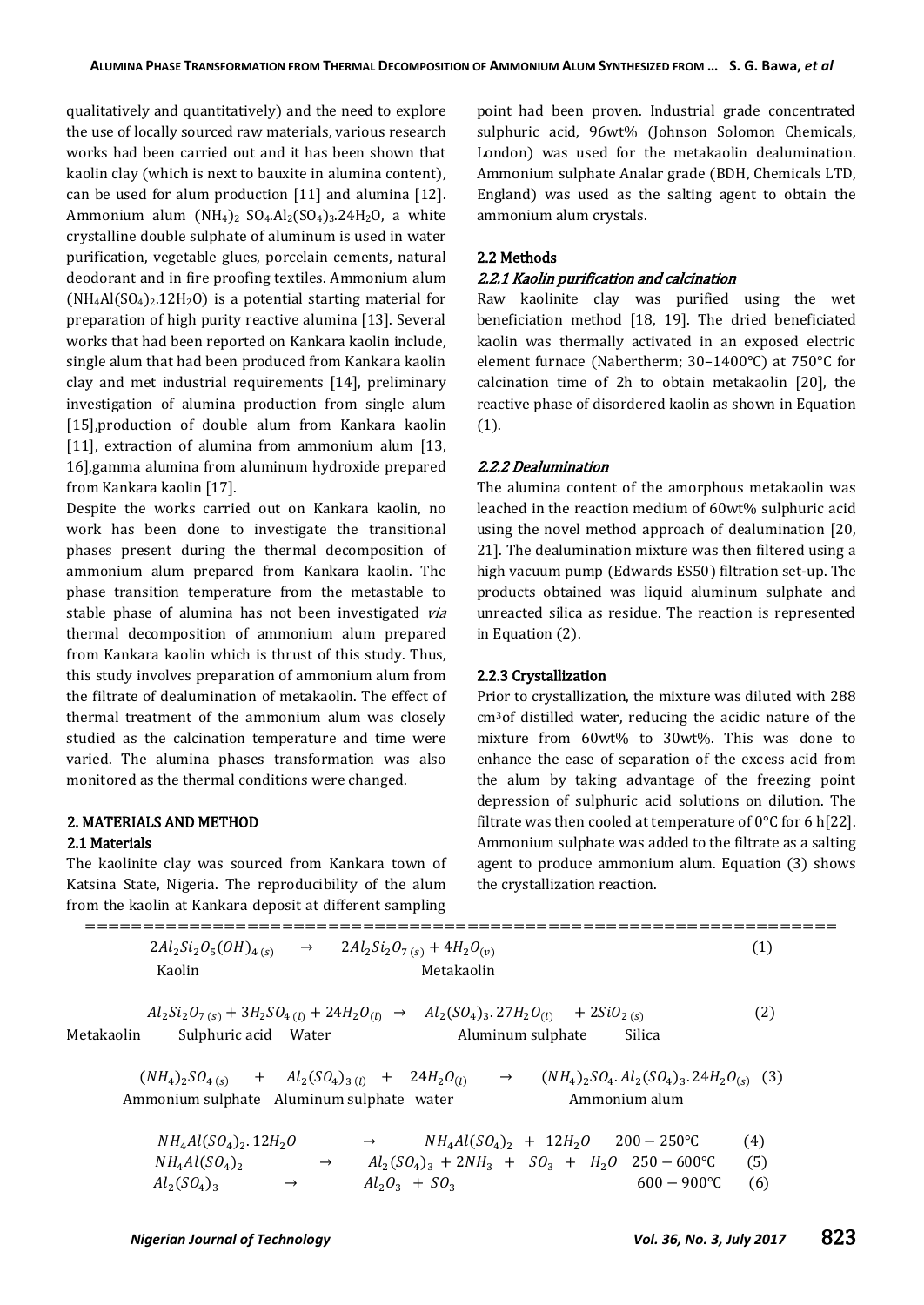### 2.2.4 Thermal Treatment

The wet ammonium alum was heated to 250°C for 4 h to expel the water of crystallization. The dried ammonium alum was calcined in the electric furnace at various temperature ranging from 700 to 1200°C and calcination time ranging from 1 to 4 h. Single alum decomposition begins at about 700°C and alpha alumina is usually obtained at about 1200°C, these findings informed the choice of the calcination temperatures for this study. Equations  $(4)$  to  $(6)$ , show the step-wise thermal decomposition of the ammonium alum. Physicochemical characterization of the products was carried out via different techniques.

#### 2.2.5 Characterization Techniques

The elemental composition (in oxide form) of the starting material, intermediate and final products were determined using the XRF machine (Minipal 4, PANalytical). XRD patterns were obtained using Empyreal, PANalytical diffractometer employing Cu Kα radiation with  $\lambda = 0.154$ nm, the range of the Bragg's angle for the analysis was from 4 to 75°, operated at continuous scanning, scanning speed of 5°/min, generator settings of 10 mA and 40 kV. The textural properties (surface area, pore size and pore volume), of the products were determined using BET method by  $N_2$ adsorption at -196°C using Tristar 3000 Micrometrics equipment.

# 3. RESULTS AND DISCUSSION

# 3.1 X-ray Fluorescence

The chemical compositions of Kankara kaolin, beneficiated kaolin, metakaolin and the alumina products obtained at calcination temperature of 800°C are presented in Table 1. The alumina content increases steadily with beneficiation, which is the aim of the process.ilica content was observed to also increase numerically, this was not in the same proportion with the alumina. This implies that the materials removed during the beneficiation process were high in silica content, basically, montmorillonite, mica and quartz. The silica to alumina ratio calculated from the XRF analysis result shown in Table 1 for metakaolin was approximately 2, which agreed with the literature value[23]. It was also an indication that at the calcination temperature of 750°C for 2 h, complete conversion of kaolin to metakaolin had occurred. Thermal decomposition of aluminum sulphate had been reported to commerce at  $800^{\circ}$ C [24]. The maximum alumina content obtained at this calcination temperature was 39% for 3 h calcination time, this low value and high value of the sulphate content of 59% gave an indication that the desired alumina phase was yet to be formed. Calcination time of 3 h, however was used for further thermal treatment, since within experimental error the average alumina content for 3 h and 4 h were same as observed in Table 1.

Steady increase of alumina content was observed from 700°C to 800°C, while a rapid increase was observed between 800°C to 850°C, while the same trend was noticed with the sulphate composition in the opposite direction as seen in Table 2.

This sudden increase was an indication of phase change of the material. As such the thermal decomposition of aluminum sulphate to alumina would have started between 800 and 850°C. The steady increase continued from 850°C to 1200°C with a steady decrease of the sulphate component as shown graphically in Figure 1. The assertion of phase change from aluminum sulphate to alumina was still subject to further verification.

| Oxides                         | RK    | BK    | МK    |                | $800^{\circ}$ C |       |           |  |
|--------------------------------|-------|-------|-------|----------------|-----------------|-------|-----------|--|
|                                |       |       |       | 1 <sub>h</sub> | 2h              | 3h    | 4h        |  |
| Al <sub>2</sub> O <sub>3</sub> | 33.41 | 37.80 | 42.06 | 30.40          | 29.40           | 39.00 | 38.90     |  |
| SiO <sub>2</sub>               | 45.10 | 47.48 | 49.90 | 2.20           | ND.             | ND.   | ND.       |  |
| SO <sub>3</sub>                | ND.   | ND.   | ND.   | 65.02          | 67.44           | 59.21 | 58.97     |  |
| Na <sub>2</sub> O              | 0.693 | 0.270 | 0.12  | 0.04           | 0.06            | 0.05  | 0.04      |  |
| $K_2O$                         | 1.49  | 0.544 | 0.427 | 0.01           | 0.09            | 0.07  | 0.15      |  |
| Mg <sub>0</sub>                | 0.016 | 0.05  | 0.038 | 0.36           | 0.40            | 0.18  | 0.19      |  |
| CaO                            | 0.343 | 0.325 | 0.289 | 0.68           | 1.80            | 0.12  | 0.40      |  |
| Fe <sub>2</sub> O <sub>3</sub> | 0.555 | 0.562 | 0.483 | 0.82           | 0.66            | 0.81  | 0.86      |  |
| Others                         | ND.   | ND.   | ND.   | 0.43           | 0.23            | 0.28  | 0.49      |  |
| $SiO2/Al2O3$                   | 2.29  | 2.14  | 2.02  | NA             | NA              | NA    | <b>NA</b> |  |

Table 1: XRF analysis for the starting material, intermediate products and preliminary calcination

RK: Raw kaolin BK: Beneficiated kaolin MK: Metakaolin ND: Not detected NA: Not applicable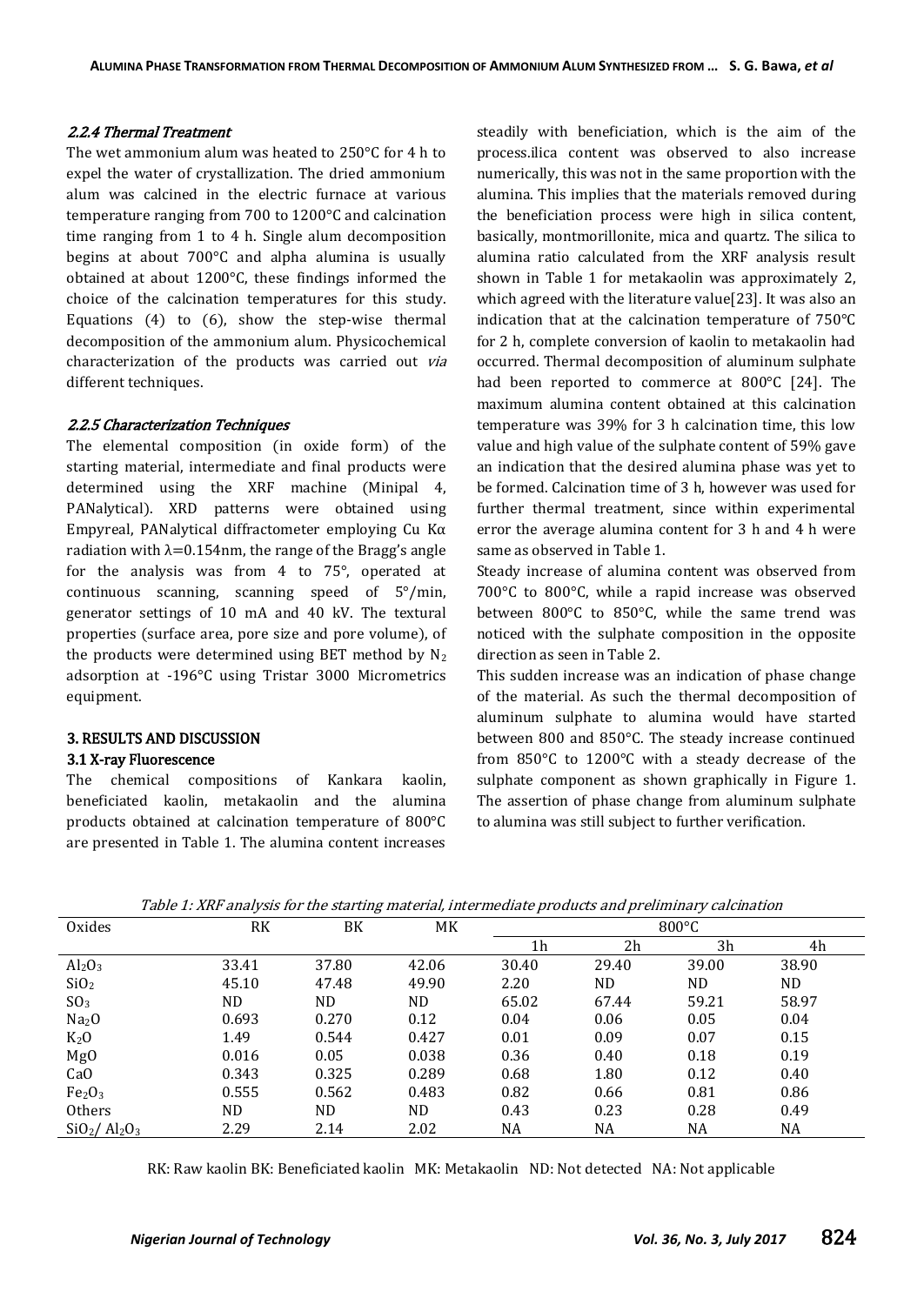Table 2: Chemical composition of alumina calcined at higher temperature at 3h calcination time

|                                | $700^{\circ}$ C | 750°C | $800^{\circ}$ C | $850^{\circ}$ C | 900 $\degree$ C | $950^{\circ}$ C | $1000\textdegree C$ | $1050^{\circ}$ C | $1100^{\circ}$ C | $1150^{\circ}$ C | $1200^{\circ}$ C |
|--------------------------------|-----------------|-------|-----------------|-----------------|-----------------|-----------------|---------------------|------------------|------------------|------------------|------------------|
| Al <sub>2</sub> O <sub>3</sub> | 28.40           | 30.10 | 39.00           | 85.02           | 89.20           | 91.90           | 92.30               | 92.60            | 93.10            | 93.50            | 93.90            |
| SiO <sub>2</sub>               | 1.82            | ND.   | ND              | ND              | ND              | 0.20            | 0.21                | 0.23             | 0.29             | 0.11             | 0.61             |
| SO <sub>3</sub>                | 68.55           | 68.94 | 59.21           | 7.76            | 3.55            | 0.90            | 0.80                | 0.74             | 0.30             | 0.20             | 0.17             |
| Na <sub>2</sub> O              | 0.08            | 0.03  | 0.05            | 0.04            | 0.03            | 0.10            | 0.11                | 0.10             | 0.12             | 0.16             | 0.12             |
| $K_2O$                         | 0.15            | 0.10  | 0.07            | 0.48            | 0.28            | 0.27            | 0.27                | 0.26             | 0.28             | 0.39             | 0.22             |
| MgO                            | 0.10            | 0.12  | 0.18            | 0.10            | 0.08            | 0.09            | 0.09                | 0.08             | 0.09             | 0.08             | 0.07             |
| CaO                            | 0.25            | 0.10  | 0.12            | 0.15            | 0.17            | 0.25            | 0.24                | 0.22             | 0.23             | 0.28             | 0.43             |
| Fe <sub>2</sub> O <sub>3</sub> | 0.58            | 0.60  | 0.81            | 2.67            | 2.87            | 3.43            | 2.89                | 2.62             | 2.65             | 1.82             | 1.44             |
| Others                         | 0.32            | 0.17  | 0.28            | 3.65            | 3.63            | 2.92            | 3.15                | 3.09             | 2.91             | 3.46             | 3.61             |

\*ND: Not detected



Figure 1: Variation in alumina and sulphur content with temperature of thermally treated ammonium alum



Figure 3: Ammonium alum calcined at 800°C for varying calcination time



Figure 2: XRD pattern for Kankara kaolin, beneficiated and metakaolin

#### **Alumina** 3.2 XRD Analysis

The XRD pattern of the raw Kankara kaolin was crystalline as evident by its high intensity counts as seen in Figure 2. The high peak at Bragg angle of about 27.5°  $\frac{1}{6}$  is was an impurity. It was found to be Microline a  $\frac{40}{8}$   $\frac{1}{8}$  potassium rich alkali feldspar. It was not strange because  $\frac{1}{8}$   $\frac{1}{8}$  feldspar is one of the impurity that is associated with  $\frac{p_0}{p}$   $\frac{p}{p}$  kaolin among several others. But it was soluble as was  $\frac{10}{6}$  observed from the high reduction of the peak after wet  $\int_{0}^{\infty}$  beneficiation process, as shown in Figure 2. This was also <sup>110</sup> confirmed by the decrease of the Na<sub>2</sub>O and K<sub>2</sub>O contents from the raw to the beneficiated kaolin, from the XRF analysis. From the XRD patterns shown in Figures 2, the characteristics peaks of kaolinite [18, 25] were found which occur at Bragg's angle of  $12.35$ ,  $19.89$ ,  $20.38$ ,  $\binom{1 \text{ h}}{24.88}$ , 35.02,35.95, 36.06, 38.35, and 62.37°. The XRD z h<br>
3 h<br>
pattern of metakaolin was observed to be amorphous,  $\frac{4 \text{ h}}{4}$  owing to the low intensity counts as well as broad peaks (Figure 2). The observation was as expected due to collapse of the structure by the OH group that is inbetween the plate-like nature of the kaolin, which led to disorderly arrangement. But the fine quart was still present as seen by its characteristic peak at Bragg's angle of 26.6°. Mica was as an impurity, found in the raw kaolin but also decreased after beneficiation of the raw kaolin.

No phase transformation occurred during the thermal treatment of the ammonium alum at 800°C for different calcination time, which was in agreement with the observation of the XRF analysis in Table 1. The product obtained was found to be Millosevichite mineral (anhydrous form of aluminum sulphate), which was crystalline as evident by the sharp peaks and high intensity counts, revealed by the XRD pattern as can be seen in Figure 3. The XRD patterns were similar M: Mica depicting same product obtained.

Q: Quartz Further calcination to 825°C confirmed the formation of gamma alumina phase, with its characteristic broad peaks at Bragg's angle of 37.7, 46.1 and 66.7 $^{\circ}$ , which was amorphous. This observation showed that, the transformation of crystalline aluminum sulphate to gamma alumina began at 825°C as observed in Figure 4, which was lower than 900°C earlier reported [10, 17, 24]. Since gamma alumina is not the only transitional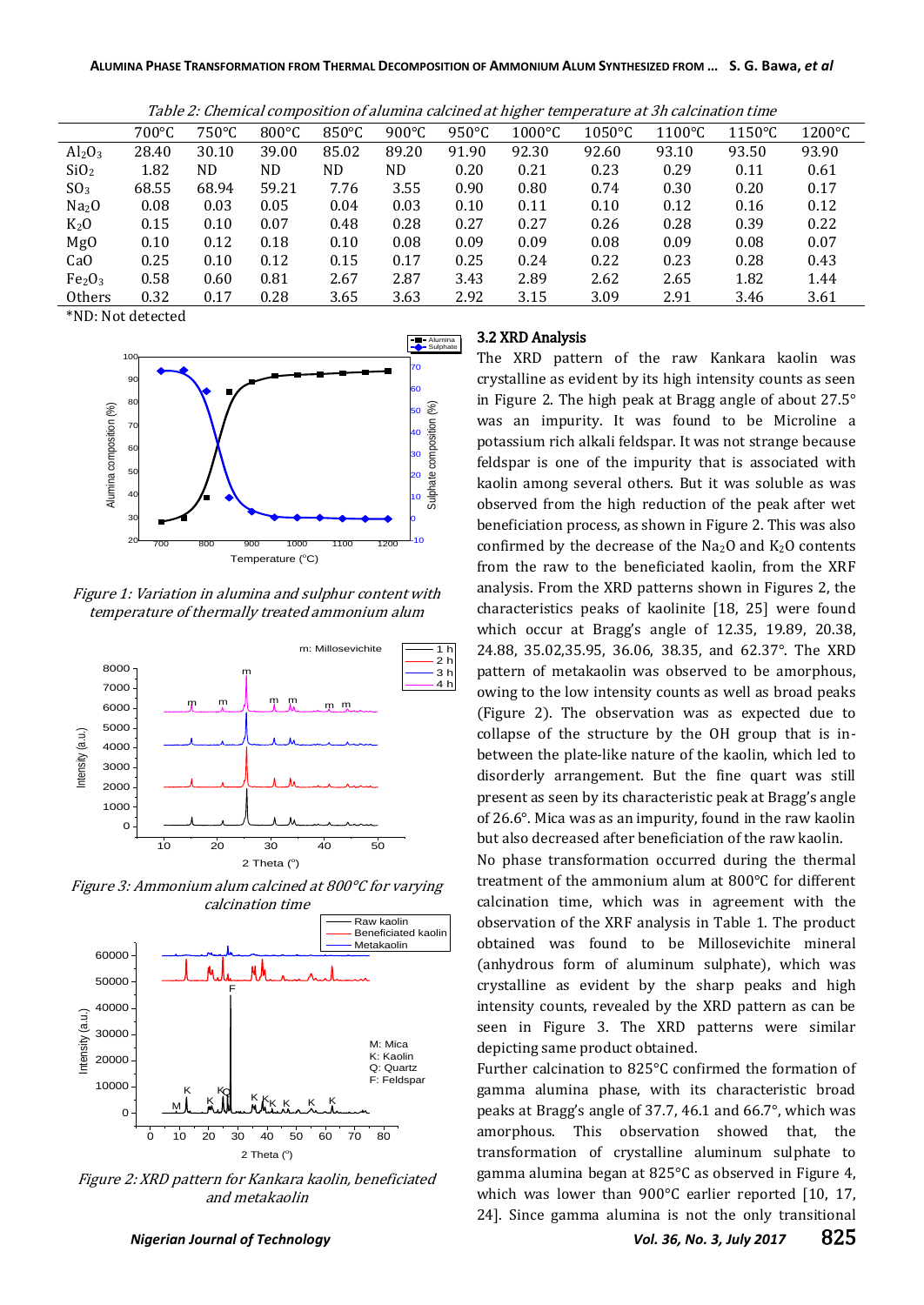phase of alumina, calcination at higher temperature was done to investigate the presence of other transitional phases of alumina, but from the XRD pattern which is one of the indicative measures to note other transitional phases did not reveal the formation of any other phase other than the gamma alumina. Among other transitional phases of alumina obtained from thermal transformation of aluminum hydroxide from bauxite [8], gamma alumina has shown good properties especially in terms of the specific surface area, as such it is the most widely used transitional phase of alumina for catalytic applications. Its stability over thermal treatment is of great importance and added advantage.

It was observed from the XRD pattern presented in Figure 4, that the gamma alumina phase was stable up to the calcination temperature of 1125°C which was higher than reported value of  $1030^{\circ}$ C [10]. New peaks were observed at temperature of 1150°C corresponding to Bragg's angle of 25.6. 35.2, 37.9, 43.4, 52.6, 57.6, 66.5 and 68.3°, which was fully developed at 1200°C. The XRD pattern at the calcination temperature of 1200°Cshowed a complete phase transformation into the alpha alumina phase [5, 6, 8, 25].

### 3.3 BET analysis

Specific surface area is very critical parameter of a porous material when used as a catalyst or catalyst support in which gamma alumina is mostly use. The textural properties (surface area, pore size and pore volume). The highest specific surface area was observed at calcination temperature of 850°C having value of 166  $m^2/g$  which was higher than previous reported value of gamma alumina synthesized from the same source but  $via$  different routes [13, 17]. The specific surface area was gradually being lost as the calcination temperature increases, as can be seen in Figure 5, this could be attributed to gradual internal structural change within the gamma alumina. The low value of the specific surface area of alpha alumina makes it unsuitable for application in catalysis, despite its high stability. The products obtained had relatively large pore sizes (20 nm-30 nm); resistance to mass flow in and out of the pores will be negligible when in use. Large pore volume was observed at calcination temperature of 850°C and 900°C (1.21cm3/g and 1.15cm3/g respectively), as presented in Figure 6. This indicated that diffusion resistance within the pore cavity will not pose a serious challenge.



Figure 4: XRD patterns of alumina obtained at various calcination temperature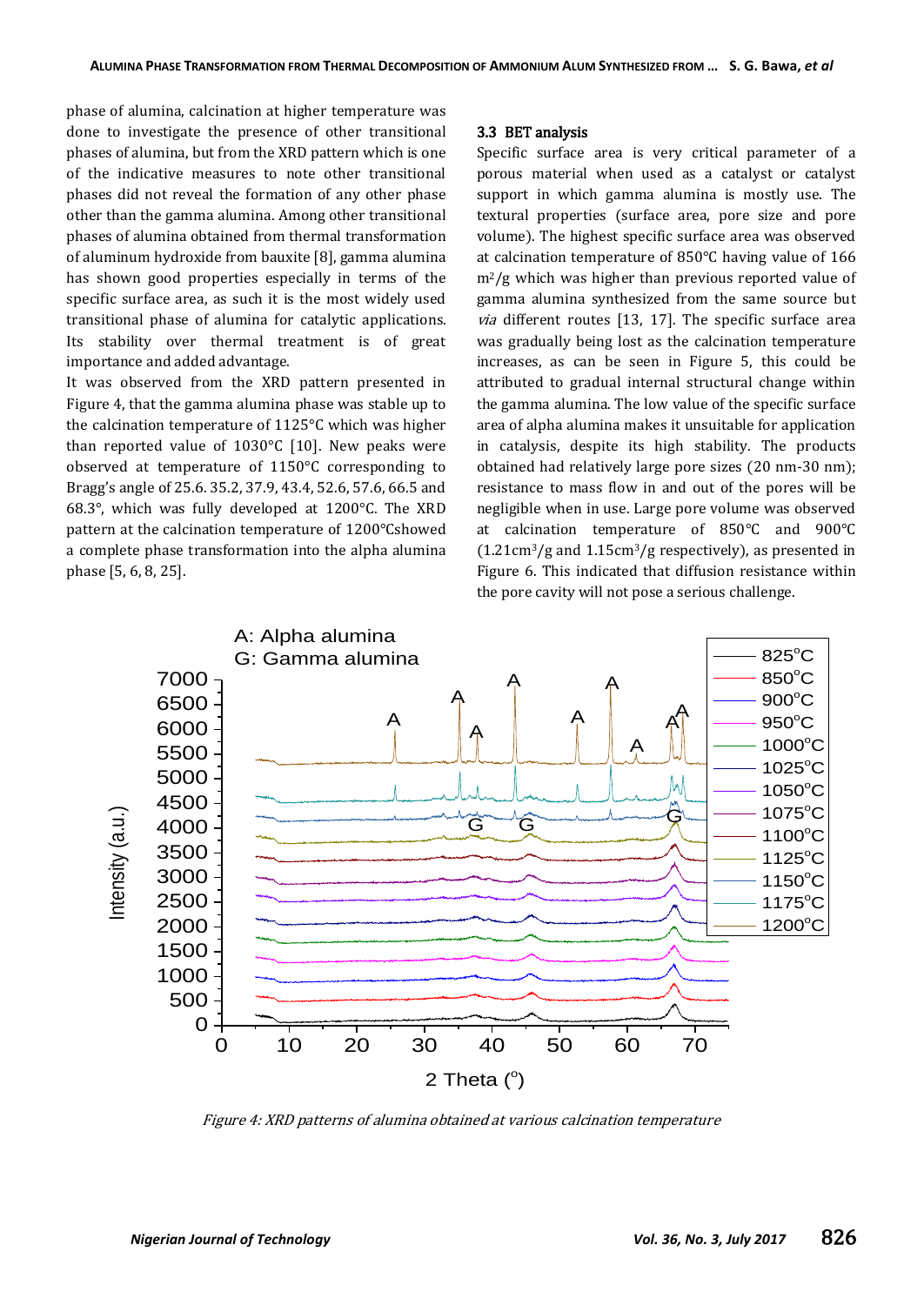

Figure 5: Alumina specific surface area variation with variation of temperature



Figure 6: Effect of calcination temperature on alumina pore size and volume

## 4. CONCLUSION

Pure crystalline phase of aluminum sulphate was observed during calcination of ammonium alum prepared from Kankara kaolin at 800°C, irrespective of the calcination time. The formation of gamma alumina from thermal decomposition of ammonium alum began at 825°C. The best temperature for obtaining gamma aluminafrom this investigationwas 850°C having the highest specific surface area of  $166 \text{ m}^2/\text{g}$ . The transformation from gamma to alpha alumina occurs between the temperature ranges of 1125 -1175°C. Fully developed alpha alumina phase was developed at 1200°C. The highest alumina content was 94% found in the alpha alumina phase.

#### 5. ACKNOWLEDGEMENT

The authors are grateful to Petroleum Technology Development Fund, Abuja for their funding.

#### 6. REFERENCES

- [1] Akia, M., Alavi, S. M. and Yan, Z."Dehygrogenation Catalysts of Higher Normal Paraffins on a Nanocrystalline  $γ$ -Al<sub>2</sub>O<sub>3</sub> Support: Different Impregnation Sequences" Journal of Petroleum and Gas Engineering. Vol. 2, Number 3, , pp 64-73. 2011.
- [2] Naik, B. and Ghosh, N. N. "A Review on Chemical Methodologies for Preparation of Mesoporous Silica and Alumina Based Materials", Recent Patents on Nanotechnology, Vol. 3, , pp 213-224, 2009.